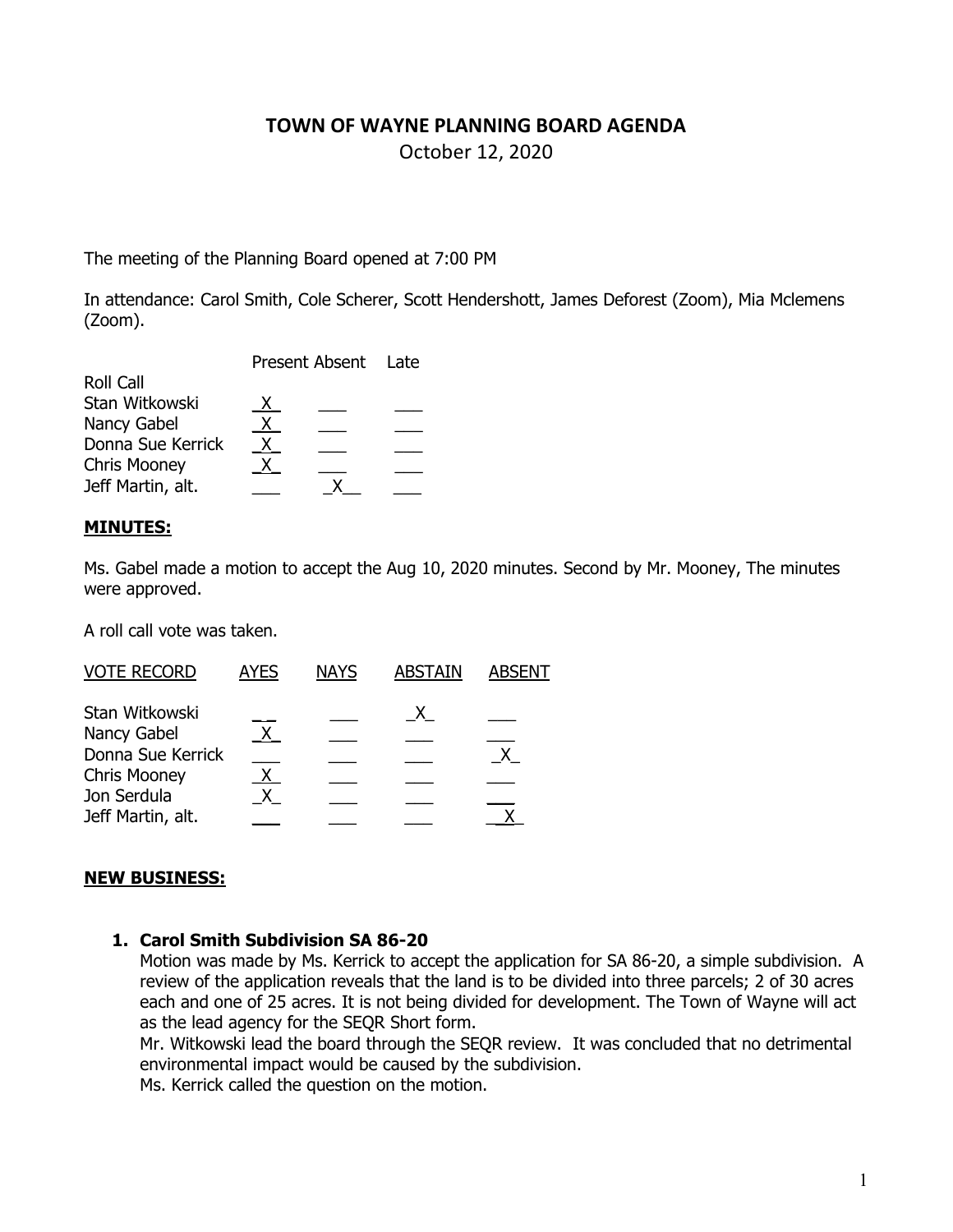A roll call vote was taken to approve the application.

| <b>VOTE RECORD</b>  | <b>AYES</b> | <b>NAYS</b> | <b>ABSTAIN</b> | <b>ABSENT</b> |
|---------------------|-------------|-------------|----------------|---------------|
| Stan Witkowski      |             |             |                |               |
| Nancy Gabel         | X.          |             |                |               |
| Donna Sue Kerrick   |             |             |                |               |
| <b>Chris Mooney</b> |             |             |                |               |
| Jon Serdula         |             |             |                |               |
| Jeff Martin, alt.   |             |             |                |               |

The subdivision was approved. Copies of the new plot map were stamped and four copies returned to Ms. Smith for her records and to file with Steuben County.

# **SITE PLAN PRELIMINARY REVIEW:**

### **Knapp Subdivision - Version II**

Since the approval of SA83-20 at the August 2020 meeting the family members have decided to change the subdivision plan to six plots instead of five. A new plot plan has been devised and will require approval by the planning board.

Mr. Witkowski suggested, and the board agreed, that other than further division of the land into more parcels, the environmental statements and impact remained the same. Mr. DeForest asked for vote on preliminary approval of the new division. The Board took a non-binding vote approving the preliminary plan as presented. Mr. Deforest will have a new survey completed. Once the new survey is completed, a public hearing will be scheduled on the matter.

Record of vote to approve preliminary subdivision plan.

| <b>VOTE RECORD</b>  | <b>AYES</b> | <b>NAYS</b> | <b>ABSTAIN</b> | <b>ABSENT</b> |
|---------------------|-------------|-------------|----------------|---------------|
| Stan Witkowski      |             |             |                |               |
| Nancy Gabel         | X.          |             |                |               |
| Donna Sue Kerrick   |             |             |                |               |
| <b>Chris Mooney</b> |             |             |                |               |
| Jon Serdula         |             |             |                |               |
| Jeff Martin, alt.   |             |             |                |               |

### **Vang Subdivision**

This item was tabled as the application was incomplete at the time of the meeting.

# **Land Use Regulations Adjustment**